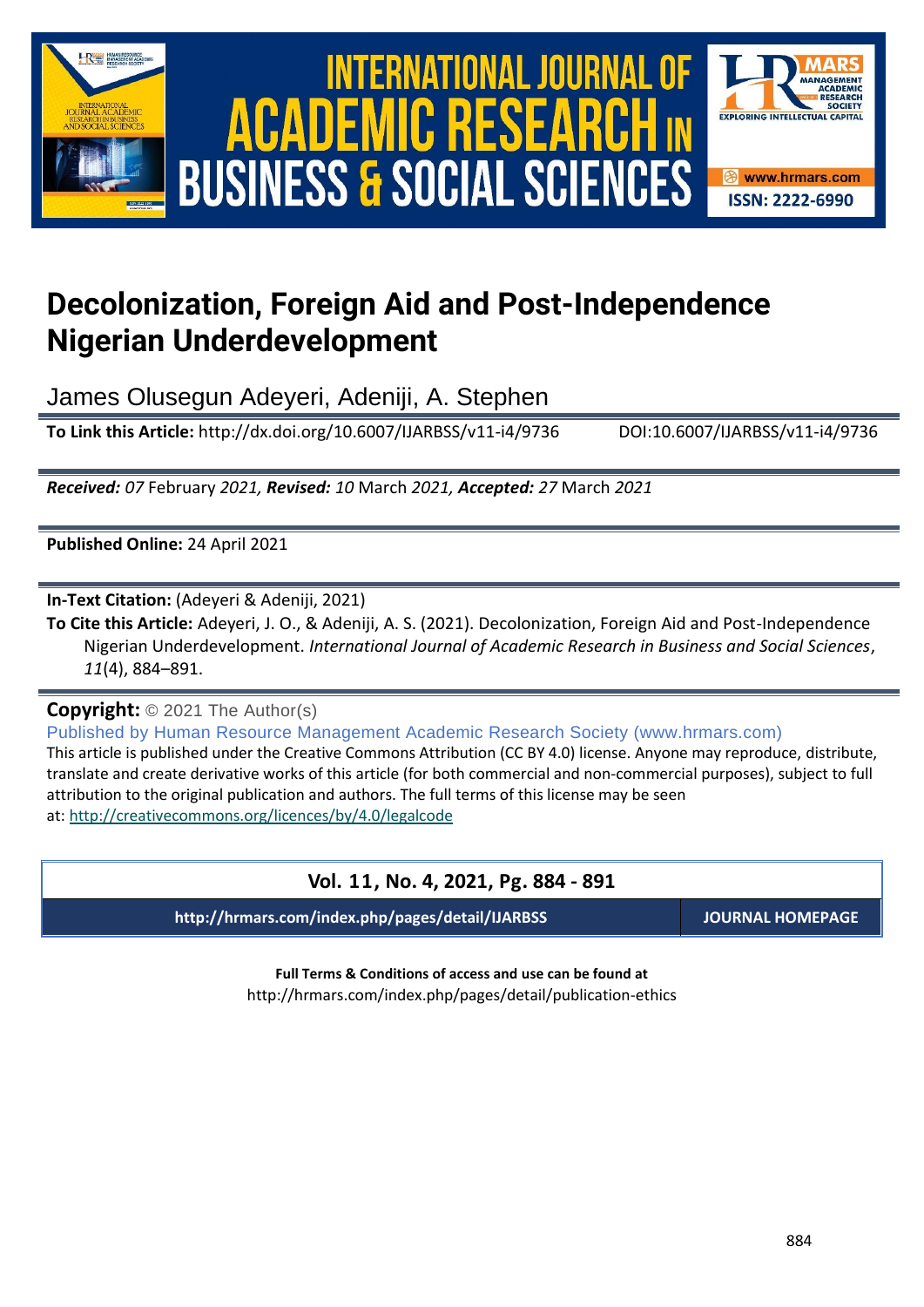

### **Decolonization, Foreign Aid and Post-Independence Nigerian Underdevelopment**

James Olusegun Adeyeri, PhD, Adeniji, A. Stephen Department of History and International Studies Lagos State University, Ojo, Nigeria Email: jadeyeriolusegun@gmail.com, olusegun.adeyeri@lasu.edu.ng

#### **Abstract**

Aside meeting Nigerian nationalist needs more than before, the decolonization period was also characterized by the intensification of the economic exploitative use of Nigeria as a colony, particularly during the Second World War. The government pursued the maximum utilization of Nigeria's economic resources through highly rigid policies such as forced labour and drastic lowering of producer prices in order to boost production of Nigerian product such as rubber, palm oil, tin and groundnuts, which were strategic to Britain's war effort. The government disrupted the internal marketing systems and introduced state controlled marketing of Nigeria agricultural exports. The colonial educational system was structured to produce clerks but not economically productive skilled personnel who can create wealth. This paper contend that just as colonial Nigerian society was unequal (privileged British colonists and poor Nigeria subjects), Nigeria currently suffers from inequality within the contemporary globalized international economic system mainly due to the British-imposed colonial economic model of primary products exports as the cornerstone of Nigeria's national economy during the decades preceding independence. Instead of initiating policies that would jump-start Nigerian industrialization, the British colonial policy of dependence on primary products laid the foundation for post-independence Nigeria's underdevelopment. Nigeria's current crisis of development is further aggravated by decades of ineffective foreign development aid mainly because such aids are largely not negotiated but dictated, and managed by officials of the international or multilateral aid agencies who do not have adequate understanding of Nigerian development needs and circumstances. Such aids, in most cases, thus result in a worsening economy characterized by increasing unemployment, spiral inflation, hitches in the productive mechanism, and widening income inequality. This paper explores the role of British decolonization process, and foreign aid in postindependence Nigerian underdevelopment. The study concludes that home-grown approaches anchored upon good governance, effective utilization of resources, probity and accountability are crucial to Nigeria's recovering from its current condition of underdevelopment. It adopts the historical analytical method.

**Keywords**: Decolonization, Economic Exploitation, Foreign Aid, Nigeria, Underdevelopment.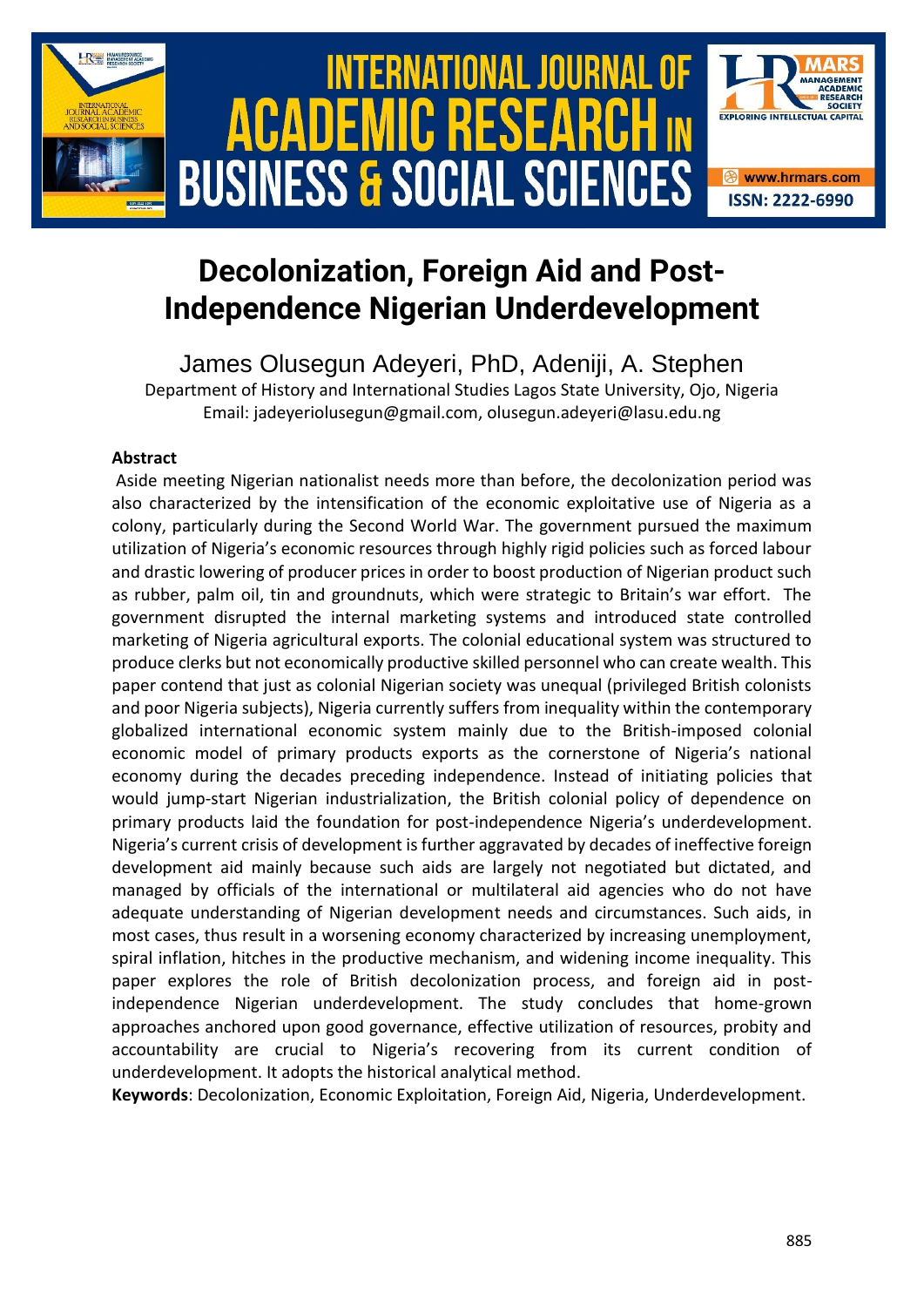#### **Introduction**

Nigeria, like most other African and Third World Countries, had since independence continued to grapple with a deepening crisis of underdevelopment in an increasingly globalizing world. This crisis of underdevelopment is epitomized by lack of industrialization, dwindling economic productivity, ailing imports based economy, weakening currency and hyper inflation, mounting unemployment rate and acute mass poverty, among others. This paper is a historical reconstruction of the impact of British decolonization process, and foreign aid on Nigeria's development in the post-independence era. By the same token, it seeks to provide some explanations for Nigeria's current status of inequality within the contemporary global economic system.

#### **Decolonization Years and the Foundations of Nigeria's Underdevelopment**

Decolonization was one of the major developments in Nigeria during the Second World War years. In a sense, colonialism peaked during the war years, particularly in terms of mobilization and exploitation of productive and manpower resources for the interest of the British metropole. Decolonization took place alongside the beginning of the economic policies of "colonial development and welfare" within an expanding colonial and evolving neo-colonial, economic framework (Harneit-Sievers, 1990:31). Although, Nigeria engaged in direct military involvement in World War II by partaking in shipping and aircraft supply, transportation and infrastructure, as well as service in the British armed forces, her major role in the war was economic.

In this regard, Nigeria served as a source and supplier of raw materials, especially export items, such as palm oil, palm kernels, groundnuts, cocoa, cotton, rubber, peanuts, coal and tin (New World Encyclopedia, 2015). There is need to state that Nigeria's colonial economy depended on cocoa, palm produce, and groundnuts, the country's three major export crops at the time. For purposes of the war, the British colonial government established control over the three major export crops primarily to optimize production and supply. Wartime agricultural production in Nigeria was undoubtedly high despite the existing low prices. Various methods were adopted for labour mobilization and control towards the objective of maximum production output. There is evidence to show that in the case of tin mining, Nigeria's only major, but militarily most important, mineral export, the strategy was crude. As an illustration, from 1942 to 1944, over 90,000 labourers were conscripted for mining in the Jos area. Each worked for a period of three to four months, under living conditions that created high mortality rates, and paid only minimum wage, part of which was even in kind. Conversely, in respect of agricultural production, the colonial government relied on incentives and persuasion, instead of force or pressure. This was mainly because production relied upon the single small farmers scattered all over the country. Thus, the labour mobilization measures adopted included propaganda through newspapers, films and radio. Others include pressure on traditional rulers, local production competitions, and the use of school children for palm kernels and rubber collection (Souter, 1984; Harneit-Sievers, 1990:34, 37).

In respect of export marketing of Nigerian produce, the colonial administration introduced tight control. This sphere was mainly under the control of European companies under their umbrella body, Association of West African Merchants (AWAM) working as buyers for the West African Produce Control Board (WAPCB), earlier created in 1942 to centralize and enhance the organisation of purchasing and shipping, and achieve the most efficient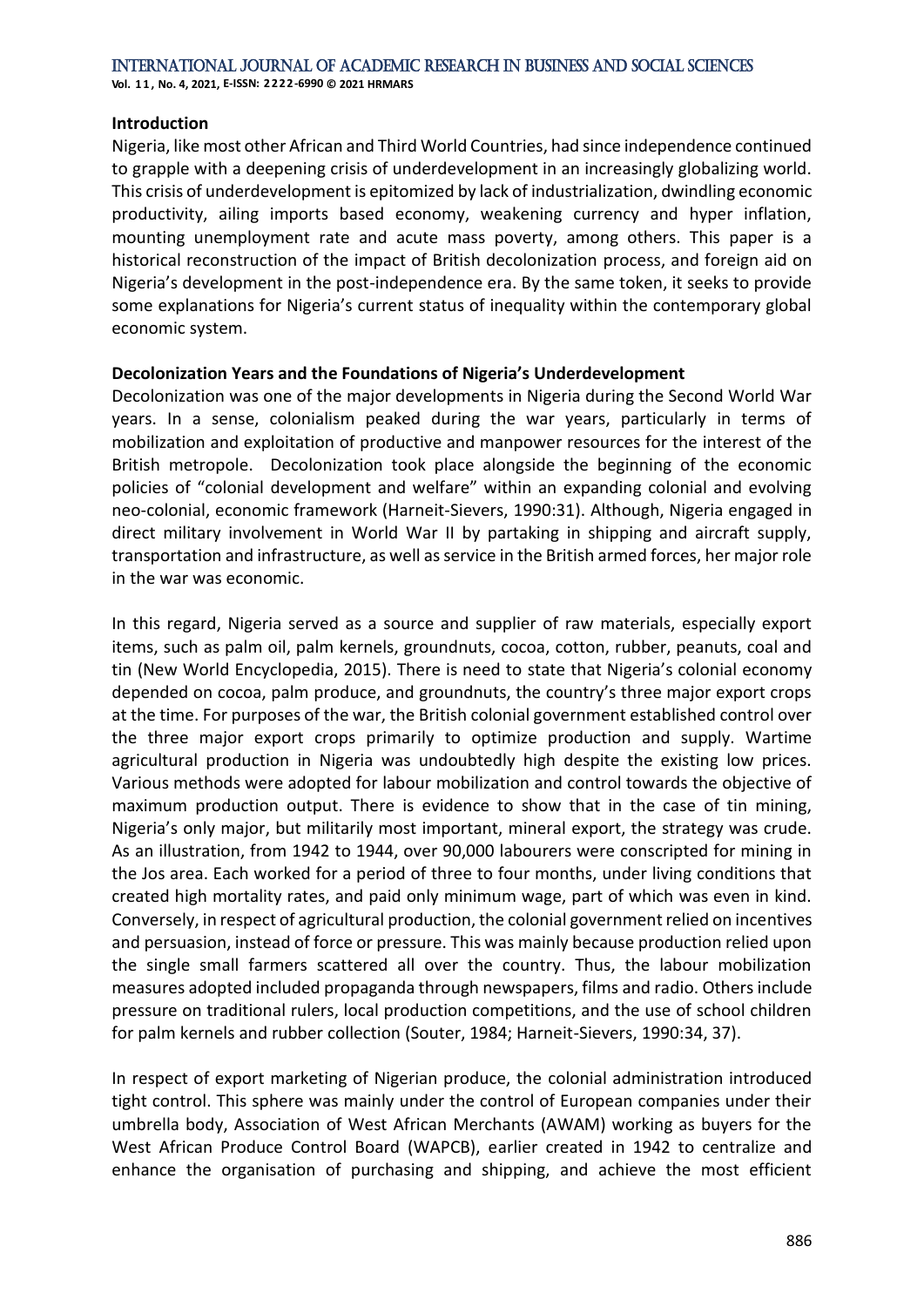**Vol. 1 1 , No. 4, 2021, E-ISSN: 2222-6990 © 2021 HRMARS**

utilization of available resources. Under this setting, the internal produce markets were divided among the European companies, each having its purchasing quota, which was determined by its performance in the late years preceding the control regime. Due to this policy, competition among the companies were greatly undermined, and prospective new operators were shut out of the produce markets. More significantly, the tight restrictions also precluded small trading companies (Nigeria, African and Lebanese) domiciled in Nigeria, which were about to commence direct export of produce. It must be added that the WAPCB licensing control also required the approved companies to direct their exports to specific destinations, perhaps to prevent supply to enemy territories. European control of the produce export business remained tight till the late 1940s (Muojama, n.d:53-54; Harneit – Sievers, 1990:36, 39; Bauer, 1954:204; Williams, 1953). On the whole, Britain's wartime decolonization policies in the economic sphere denied Nigeria an 'early' take-off of genuine national industrialization and economic development, but instead laid the foundation for future crisis of underdevelopment and socio-economic inequality within the international system.

During the post-war years, Britain's decolonization policies (especially the political ones) were also unfavourable to Nigeria's future development and ability for veritable participation in post-independence global economic and political system. From 1945, the British administration in Nigeria discerned the need for containment of nationalism. This gave birth to the subsequent set of policies under the aegis of constitution-making (from the early 1950s), which sought to control the force of Nigerian nationalism and control the pace of devolution of power. This was meant, partly, to sustain Britain's position as a world power, especially in the economic and strategic spheres, against the evolving upsurge of Nigerian nationalism. Through this policy, Britain tried to forstall Nigerian nationalist demands which may threaten Britain's vital interests and thus, maintain specific British interests on which her existence as a trading country depended. To achieve this objective, British colonial officials decided on the need to create a class of Nigerian nationalist leaders with a vested interest in cooperation with the colonial government. The attitude of the colonial government cooperating with the moderate Nigerian elements and encouraging them to take over colonial leadership after 1945 should indeed be understood within this context. It is worth noting that from 1950, the colonial government effectively precluded radicals from Nigerian nationalism by proscribing the Zikist Movement, imprisoning labour leaders such as Nduka Eze, and discouraging Nigerian youths from associating with radical youth organisations outside Nigeria (Olusanya, 1973:121; Lawal, 2010:41-42). As Lawal aptly summarized the situation:

> Undoubtedly, these were years in which the colonies were not been prepared for outright independence, but for the kind of political experiment demanded by the climate of the period. The sustenance of this moderate class of nationalists throughout the era of transfer of power was one of the goals of constitution-making which was largely to keep Britain in firm control of the events of those crucial years and indeed, to provide the major weapons of administering the emergent nation (Lawal, 2010:41-42).

Significantly, these decolonization policies that were based on British selfish interests, favouritism and partiality effectively shut out the radical nationalists and the possibilities of a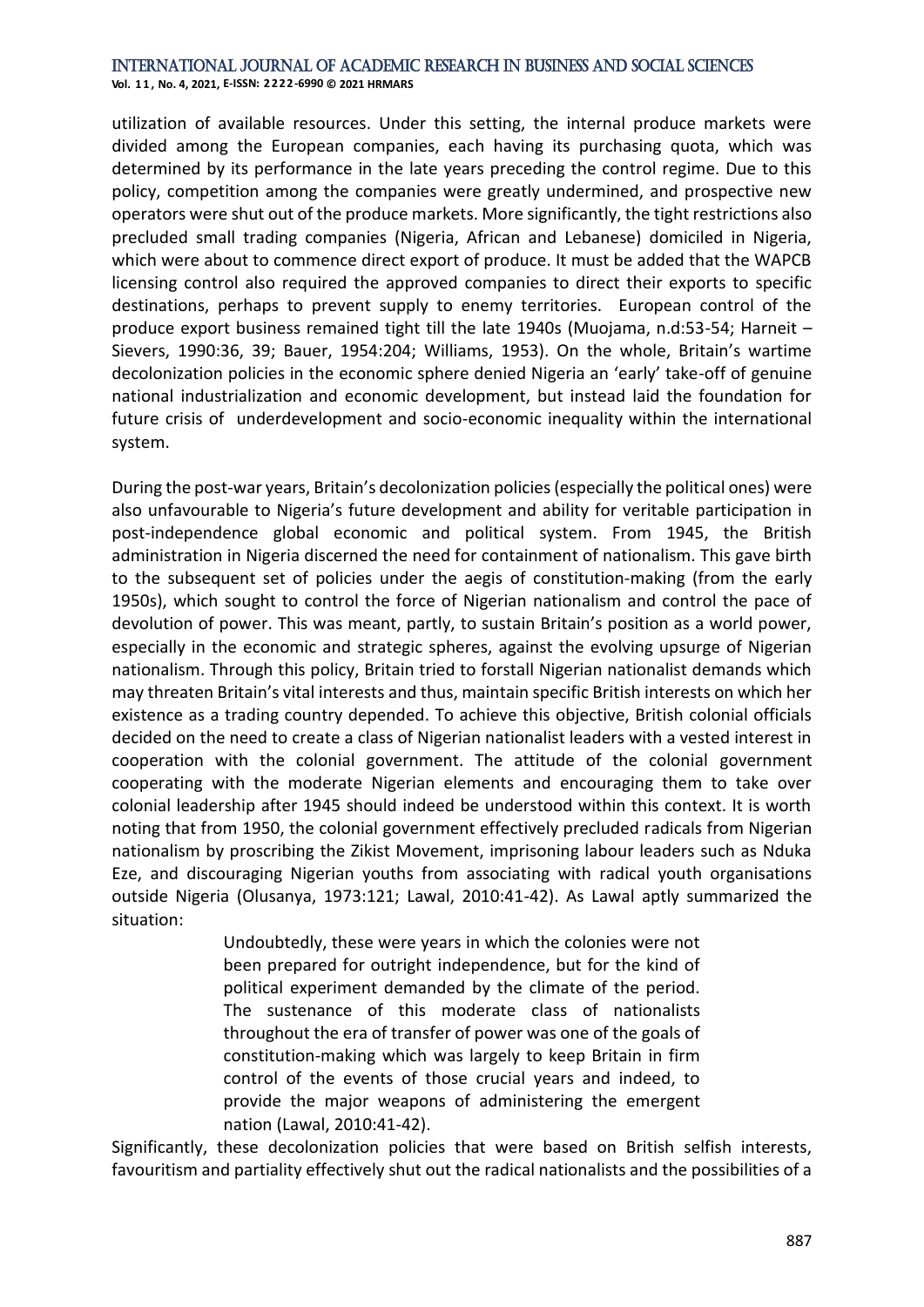**Vol. 1 1 , No. 4, 2021, E-ISSN: 2222-6990 © 2021 HRMARS**

well-grounded post-independence national development agenda and role in the comity of nations.

British colonial educational policy also undermined the prospects of genuine development in the post-independence era. Due to the realization of the necessity of training the people for support services to the colonial administration, the government emphasized the teaching of English Language in all classes at the expense of native (Nigerian) languages and dialects. In the upper classes, such as Standard Five and Six, the History syllabus was dominated largely by European topics, while the syllabi of other subjects (perhaps with the exception of Geography),were, to a great extent, British in outlook (Coleman, 1986; Fsqaham, 1966; Orr, 1965). This type of education, by its design and manifestation, produced clerks and bookkeepers instead of economically productive workers who posses the requisite skills for economic production and wealth creation (Words Press, 2009). Unfortunately, this negative trend was sustained by the Nigerian political class that took over power from the British colonialists at independence in 1960.

#### **Foreign Aid, Neo-Colonialism and the Crisis of Underdevelopment in Post-Independence Nigeria**

The 1940 Colonial Development and Welfare Act, like that of 1929, was to some extent, paternalistic in nature. The policy ostensibly sought to protect the interests of the British colonies by "developing" their natural resources for an improved standard of living. In order to solve the problem of underdevelopment in Nigeria and other British colonies, the colonial administration decided to provide them with increased external assistance. Under the 1940 Act, the government would implement an annual expenditure of five million British pounds on capital, agriculture, education, health and housing for 10 years, and 500,000 pounds on research over a 10-year period. In addition, a Colonial Research Advisory Committee was created. The implementation of the entire expenditure plan was rested in a Colonial Development and Welfare Advisory Committee, which consisted of official and non-official members. It is significant to note that the 1940 Act ultimately placed premium on agriculture, but failed to effect changes in other key sectors such as communications, infrastructure, health and cooperative societies. It would appear that the Act was a political ploy to deploy minimum economic reforms to placate nationalist agitators and stem the worsening crisis of colonial rule (Adeniji, 1998:138,143; Hancock, 1942:324).

The 1945 Colonial Development Welfare Act, like previous ones, was informed by the underlying imperialist philosophy that Britain must continue to profit from her colonies in order to recover from the economic backlashes of World War II. The motive was to help the colonies in a way that the metropole would also benefit from them. This was particularly necessary given Britain's post-war indebtedness to the United States of America (USA) and the US dollar being the only strong currency. As the USA was in need of tropical products like minerals, cocoa, coffee, etc, Britain sought to obtain these from her colonies and sell for scarce dollars. Thus, in the post-war circumstances, Britain deemed it necessary to invest in the colonies in order to obtain raw materials, and to maintain political control at least until sufficient profits were realized. In this connection, the social welfare programme was intended to produce a healthier population that would ensure increased production for export. Nonetheless, while British Colonial Development and Welfare grants and similar grants from Britain were the only form of official foreign aid to Nigeria during the first half of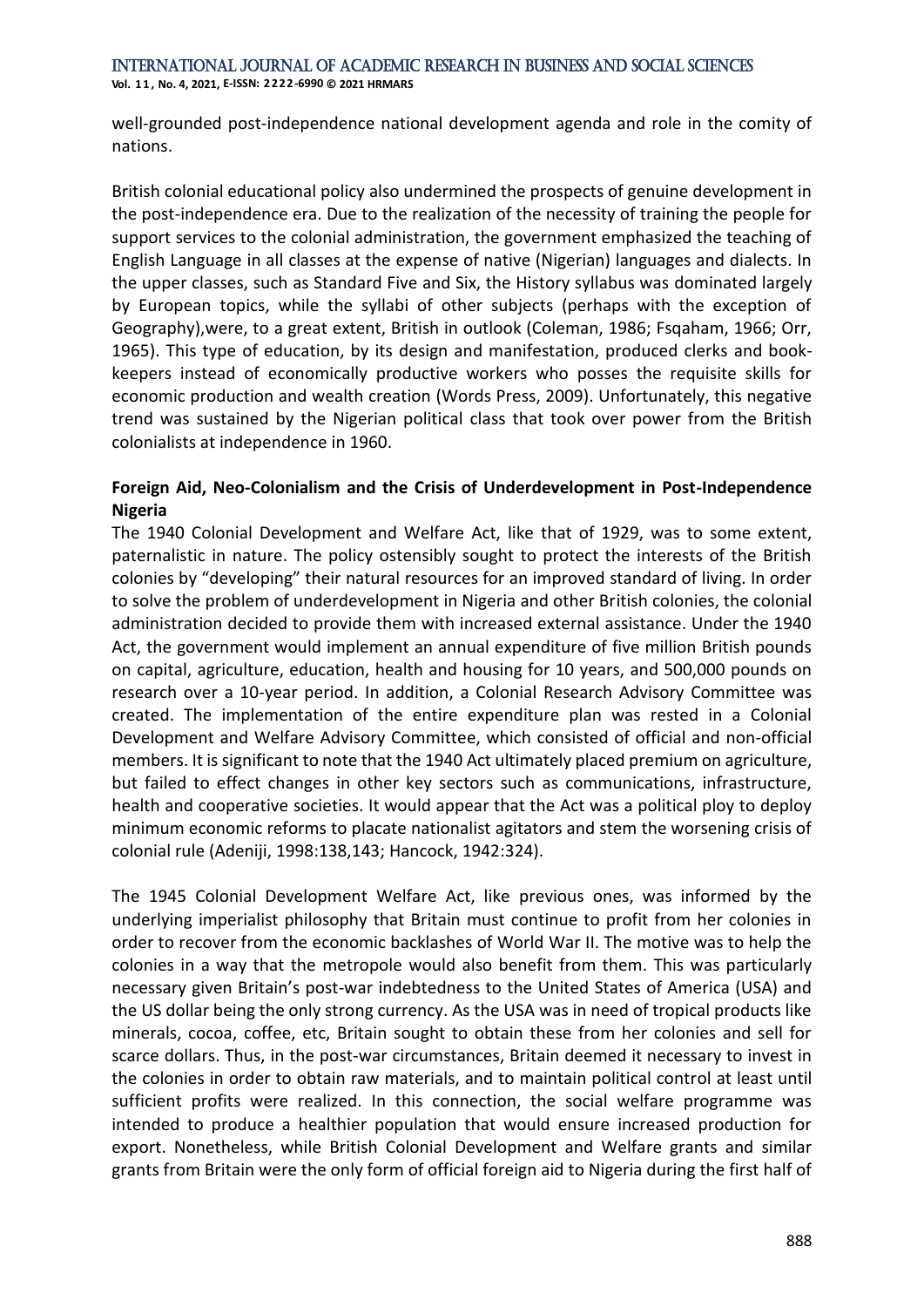**Vol. 1 1 , No. 4, 2021, E-ISSN: 2222-6990 © 2021 HRMARS**

the 20<sup>th</sup> century, some little sums started trickling into the country from the United States government as from 1954. It is important to state that this U.S. assistance was not motivated by altruistic considerations for Nigeria, but largely by the crucial need to contain the spread of communism in Africa. American aid till the end of the colonial period applied mainly to road development, equipment procurement, development of the Enugu Coal Mines, and agricultural services and development etc. In subsequent decades, the U.S. provided loan aids generally to finance long-term capital programmes that were crucial to economic infrastructure such as roads, power plants, telecommunications and higher education facilities, etc. upon which future development depended. However, American aid commitments did not immediately translate into disbursement of funds, as Nigerian government officials could not utilize most of the aid money due to various technical problems (Adeniji, 1998:152, 200, 250, 251; Ate, 1987:76).

Post-colonial Nigeria inherited from the colonial state the culture of dependence on foreign aid and capital. Unfortunately, the process, conditions and implementation of foreign aid and grants in Nigeria are inimical to meaningful socio-economic development of the country. It is a popular notion in Nigeria that the foreign aid agencies such as the World Bank and International Monetary Fund (IMF) do not negotiate with the government, instead they dictate the terms and conditions of Official Development Assistance (ODA) programmes. Even the implementation of such aid programmes is usually not under the Nigerian government's control, but tele-guided by the aid agencies through their foreign officials who may not adequately understand the Nigerian peoples circumstances and needs. As Gena aptly noted, the Agricultural Development Project Scheme (ADPS) is "World Bank directed and not World bank Assisted" because the World Bank Project Evaluation regime underscores the fact that the World Bank is in control of who gets what, how and when (Aluko & Arowolo, 2010: 121- 122; Articles NG, 2013). As an illustration, in 1980, following a disagreement over implementation of the statewide Agricultural Development Project(ADP) in Kaduna State, the state government declared in protest that it would jettison the project, rather than surrender to the World Bank (New Nigerian, 20 November 1980). Similarly, a particular community in Ilorin, Kwara State resorted to public protest over its dissatisfaction with the manner of implementation of one of the ADPS, particularly as regards the siting of the project's headquarter (Articles NG, 2013). The nature, conditionalities and implementation of foreign aid projects in post-independence Nigeria are products of neo-colonialism, and reflective of growing dependency of Nigeria within the international system, a process initiated by Britain during the colonial and decolonization years.

There is need to emphasize that the foundation of Nigeria's current underdevelopment was laid by British imperialism which left the Nigerian economy distorted and disarticulated such that autonomous economic and technological development became problematic. The dependent colonial economy created by Britain, aggravated by neo-colonial foreign aid programmes, inevitably resulted in Nigeria being structurally disadvantaged in international division of labour, and continually subjected to financial, trade, technological, military and psychological dependence (Articles NG, 2013). There is a two-way relationship between Nigeria's current underdevelopment and her historical dependency status within the global system.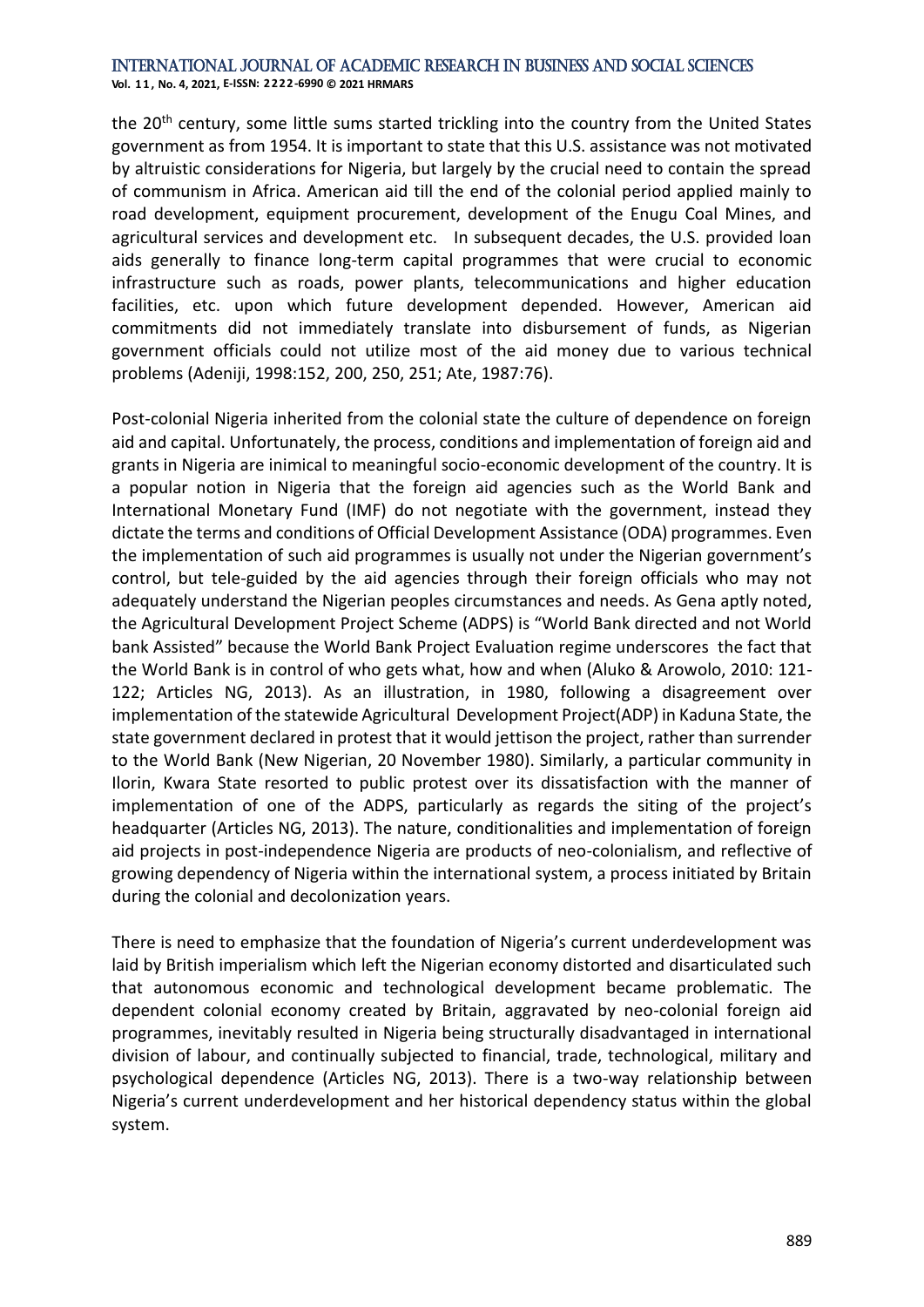#### **Conclusion**

We have shown in this discourse that the educational, ideological, and structural foundations of the Nigerian state during British colonial rule was inimical to genuine national development after the attainment of independence on 1 October 1960. The study also revealed that the Nigerian political elite that took over governance at independence did not, and have not remedied the fundamental anomaly in the Nigerian state they inherited from the colonial administrators. Nigeria's post-independence crises of underdevelopment, characterized by acute food crisis, unemployment, poverty, poor socio-economic infrastructure, criminality and insecurity, are logical outcomes of the largely unsuitable and inimical British decolonization process, Western foreign aid, and other neo-colonialist tendencies. Over 66 years after political independence, Nigeria remains primarily an exporter of raw materials and importer of foreign manufactured goods, like in the colonial era, with the attendant negative socio-economic consequences. The deepening crisis of underdevelopment has continued to subject Nigeria and Nigerians to the vagaries of contemporary global inequality. Nigeria's underdevelopment in the post-colonial era, is further aggravated by abysmal corruption in official and private sectors, and high and low stratas of society. For the anti-corruption fight proclaimed by the Muhammadu Buhari-led government to yield meaningful and enduring results, it must be holistic and not partial or sectional. Finally, to stem the tide of worsening underdevelopment and negative effects of global inequality, it is crucial for the Nigerian political class and entire citizenry to immediately shed the cloak of colonial and neo-colonial mentality and embrace home-grown approaches predicated upon good governance, effective utilization of resources, probity and accountability, instead of continued over-reliance on foreign aid and models of development.

#### **References**

- Adeniji, A. O. (1998). "Official Development Assistance to Nigeria 1900-1993: A Socio-Economic and Political Analysis", An Unpublished Ph.d Thesis, University of Lagos, Lagos, Nigeria
- Aluko, F., and Arowolo, D. (2010). "Foreign Aid, The Third World Debt Crisis and the Implication for Economic development: The Nigerian Experience", *African Journal of Political Science and International Relations, vol. 4, no. 4*
- Articles, N. G. (2013). "Impact of Foreign Aid on Nigeria's Socio-Economic Development", Available at www.articlesng.com(Accessed 24-10-2016)
- Ate, B. (1987). *Decolonization and Dependence: The Development of Nigeria-U.S. Relations 1960-1984* (London: West view Press)
- Bauer, P. T. (1945). "Statistics of Statutory Marketing in West Africa 1939-51", *Journal of the Royal* Statistical Society, vol.117, no 1
- Coleman, J. S. (1986). *Nigeria: Background to Nationalism* (Benin: Broburg and Wistrom)
- Fsqaham (1966). *Government and Mission Education in Northern Nigeria* (Ibadan: I.U.P)
- Hancock, W. K. (1942). *Survey of British Commonwealth* (London: O.U.P)
- Harneit Sievers, A. (1990). "The Second World War and Nigeria's Political Economy" in T. Falola. *Modern Nigeria: A Tribute to G. O. Olusanya* (Lagos: Modelor)
- Lawal, O. (2010). "From Colonial Reforms to Decolonization: Britain and the Transfer of Power in Nigeria, 1947-1960", *Journal of the Historical Society of Nigeria, vol. 19*
- Muojama, O. G. (n.d.). "Cocoa Export Permit and Quota System in Nigeria during World War II, 1939-45", *UJAH:Unizik Journal of Arts and Humanities.*
- New World Encyclopedia (2015). "Nigeria", Available at